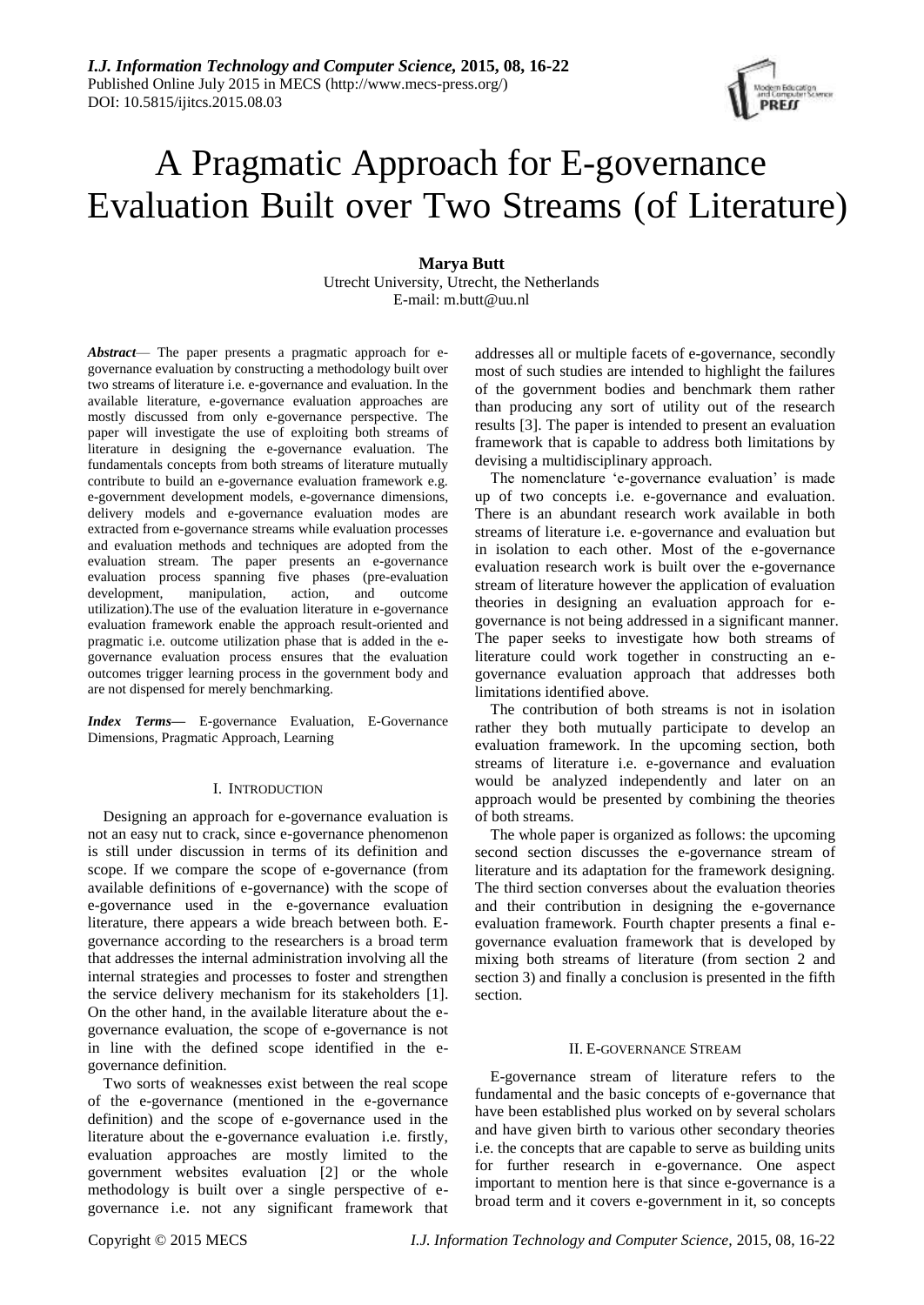related to e-government and e-governance both will be used here.

Most of the literature about e-governance evaluation revolves around the e-governance stream of literature yet this stream seems not to be effectively exploited in the evaluation methodology i.e. related studies show weakness in addressing all the facets of e-governance.

To develop an approach that addresses all the possible facets of e-governance require the effective assessment and manipulation of the e-governance fundamentals. The assessment of e-governance literature paves way to develop a multidisciplinary approach by highlighting the discrete components of e-governance for e-governance evaluation.

The most discussed theories of the e-governance could be linked back to times when e-governance concept was naive and various researchers came up with the development models, these models according to Coursey and Norris [4] identify and track the various developmental phases of e-governance. Most of these development models more or less comprised of same components with slight change in nomenclature, there overlapping provides generic components, and could be used for further processing. Apart from e-government development models, another significant concept of egovernance is its dimensions i.e. the delivery facets of egovernance. E-governance is a multi-faceted phenomenon, researchers [5], [6], [7], [8] have identified four main dimensions of e-governance. The four identified dimensions are e-services, e-management, ecommerce and e-democracy. These dimensions and the development models could contribute significantly in designing an evaluation approach for e-governance that would be tabulated later in this section (Table 1).

Another most renowned concept of e-governance is about the delivery models that refer to the types of digital interactions between the government and its various stakeholders. Government interacts and communicates at various tiers [9]. Six sorts of interactions are exhibited by a government body [10] i.e. G2C (Government to Citizens), G2E (Government to Employees), G2G (Government to Governments), G2B (Government to Citizens), and C2B (Government to Citizens).

Apart from e-government delivery models one simple yet very significant concept of e-governance, inevitable for designing an evaluation approach, is the evaluation modes. Evaluation modes are important to mention since in the available literature, e-governance evaluation approaches accentuate only on the external mode while the back-end mode is not significantly addressed. The delivery models and the evaluation modes help to define the scope and boundaries of the evaluation approach that is intended to be designed.

The two other concepts from e-governance stream mentioned earlier in this section e.g. e-government development models and the e-governance dimensions help to construct the building tiers for evaluation approach i.e. what is going to be evaluated and how? Table 1 presents the concepts picked from e-governance

stream, how they are manipulated for this research and what role these concepts exhibit in the research?

Table 1. E-governance Stream Construction

| E-Governance Stream<br>(E-Governance is a vast phenomena that incorporates e-government in<br>it, so fundamentals from both would be exploited) |                                                                                                                                                                                              |                                                                                                                                                                                   |  |
|-------------------------------------------------------------------------------------------------------------------------------------------------|----------------------------------------------------------------------------------------------------------------------------------------------------------------------------------------------|-----------------------------------------------------------------------------------------------------------------------------------------------------------------------------------|--|
| Concepts                                                                                                                                        | Manipulation for the<br>evaluation design                                                                                                                                                    | Role                                                                                                                                                                              |  |
| E-Government<br>Development<br>models                                                                                                           | Models inter-mapping<br>reveals the generic<br>components of e-<br>government                                                                                                                | E-government<br>development models<br>and dimensions both<br>contribute to develop a<br>tiered approach <i>i.e.</i><br>what is to be evaluated.<br>and how is to be<br>evaluated? |  |
| E-Governance<br><b>Dimensions</b>                                                                                                               | E-governance dimensions<br>and the components<br>mutually contribute to<br>identify indicators for front-<br>end and back-end evaluation                                                     |                                                                                                                                                                                   |  |
| E-Government<br>Delivery Models                                                                                                                 | Among various sorts of<br>delivery models, the<br>evaluation approach is<br>intended to be for G2C<br>(government to citizens)<br>delivery model.                                            | E-government delivery<br>models and evaluation<br>modes both highlight<br>the scope and structure<br>to the research.                                                             |  |
| <b>F-Governance</b><br>Evaluation<br>Modes                                                                                                      | The back-end and the front-<br>end evaluation modes are<br>identified in the research, as<br>previously e-governance<br>evaluation is mostly carried<br>out as a front-end delivery<br>mode. |                                                                                                                                                                                   |  |

This section threw light on some fundamental concepts of e-governance that could provide a symbiotic role in designing an e-governance evaluation approach, however their contribution is incomplete till the whole evaluation scheme is planned and research outcomes are worked on and it demands contribution of evaluation related theories. In the next upcoming section, evaluation literature would be assessed for framework development of e-governance evaluation.

#### III. EVALUATION STREAM

The term 'evaluation' is excessively discussed in terms of its types, methods and techniques but its discussion has been limited to few areas e.g. educational and social programming with major focus over learning, efficiency and cost-effectiveness. The exploitation of evaluation theories and methods in other different disciplines is not significantly observed. However the effective utilization of evaluation theories in designing the evaluation approaches for other discipline increase the chances to meet the expected outcomes. In this section it will be observed that how evaluation literature contributes significantly in the e-governance evaluation framework development and what would be missing if the evaluation theories were kept aside (not incorporated).

The first and the foremost significant concept of evaluation is about designing the evaluation process that refers to identify the phases involved to carryout evaluation in any context. There are abundant processes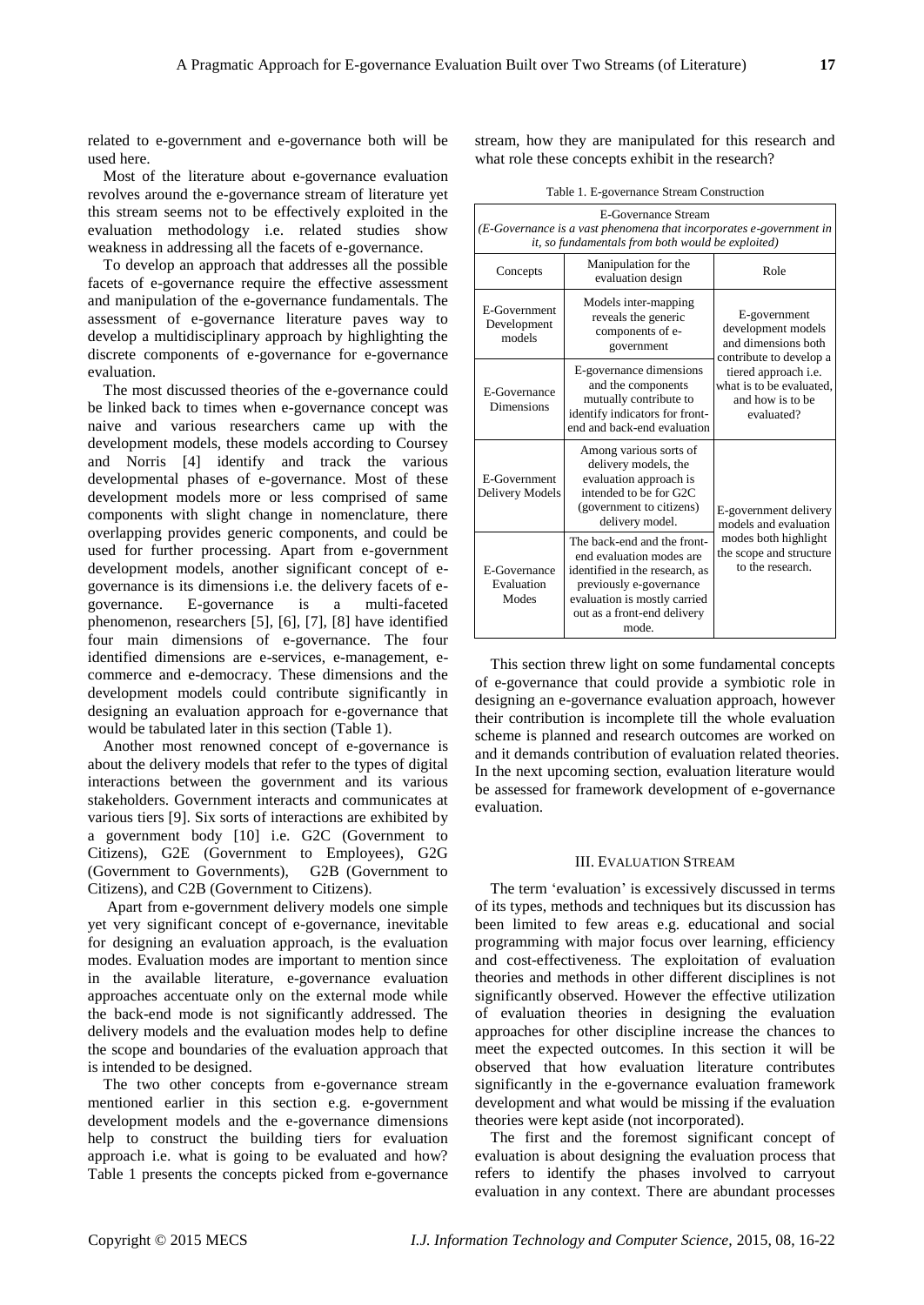available in the literature and most of them overlap with slight changes. The slight change that is observed in some processes refers to the outcomes utilization. Almost all the processes start with 'pre-evaluation development' phase and end on the 'report and analysis' phase, while fewer point towards the outcome utilization. Outcome utilization stands for the effectiveness of the results generated after the evaluation i.e. whether the evaluation produced some results which could be exploited further for improvement or the study was just to benchmark the organization. According to Mark, Henry and Julnes [11], the evaluation outcomes must be for the betterment of the society and according to Patton [12] the real worth of any evaluation based study is linked with the outcome utilization.

The use of evaluation process in designing the egovernance evaluation framework provides the sequential phases that are to be followed for evaluation with the last phase 'outcome utilization' that makes the research a pragmatic approach. The outcome utilization element appears to be missing in e-governance evaluation literature since previously evaluation theories are not exploited in designing the e-governance evaluation approach. It is because of the use of evaluation literature that ensures the study to be result oriented rather than merely benchmarking.

Another important concept from the evaluation stream is about the methods and techniques used to carry out evaluation. There are abundant methods and techniques available that could be used in combination as per research scope and intention. Among various methods and techniques available, the contemporary researchers are emphasizing on exploiting stakeholder evaluation methods since it ensures better evaluation design and amplify the evaluation quality [13]. Stakeholder's evaluation ensures stakeholders participation during various phases of evaluation process .e.g. questionnaire designing, planning, outcomes delivery, and analysis.

The both concepts from the evaluation stream could possibly add value to the e-governance evaluation literature that so far has been limited to benchmark the government organizations. The use of evaluation theories while designing the e-governance evaluation framework renders the approach as pragmatic since it triggers the learning process in the tested government bodies. Learning according to 4I framework [14] is a process that involves various developmental phases i.e. intuiting, interpreting, integrating and institutionalizing. These four phases of learning process are spanned at three learning levels i.e. first level is individual level that refers to intuiting phase, Second level is group level that spans 'interpreting and integrating phases, and the third level is organizational level that implies to the highest phase of learning i.e. 'institutionalizing'. The results after the evaluation testing must be manipulated in a way that could paved way for the individual learning as according to 4I framework all the changes that get institutionalized are started with the individual learning. Table 2 presents the overview of the concepts chosen from the evaluation stream, their manipulation and role in the research.

| <b>Evaluation Stream</b> |                                                                                                                                                                                                          |                                                                                                                                                                                                                                                                 |
|--------------------------|----------------------------------------------------------------------------------------------------------------------------------------------------------------------------------------------------------|-----------------------------------------------------------------------------------------------------------------------------------------------------------------------------------------------------------------------------------------------------------------|
| Concepts                 | Manipulation for the<br>evaluation design                                                                                                                                                                | Role                                                                                                                                                                                                                                                            |
| Evaluation<br>Process    | Assessment of the<br>Available evaluation<br>processes from the<br>literature to develop an<br>evaluation process that<br>marks out sequential<br>phases needed to be<br>followed for the<br>evaluation. | Both concepts<br>provide the e-<br>governance<br>evaluation<br>framework a<br>pragmatic approach<br>with an intention to<br>initiate learning in<br>the government<br>bodies, that has been<br>ignored in e-<br>governance<br>evaluation related<br>literature. |
| Evaluation<br>Methods    | Among various available<br>evaluation methods,<br>stakeholder's method is<br>selected that increases the<br>probability to meet the<br>expected outcomes.                                                |                                                                                                                                                                                                                                                                 |

*Synopsis:* In section 2 and section 3, it is observed that e-governance and evaluation both streams carry some fundamental concepts that if exploited together to built an e-governance evaluation framework could significantly contribute to the literature. The evaluation literature helps to develop a shell and a sequential flow in which egovernance evaluation could be carried out across tiered approach (developed over the e-governance literature). The e-governance evaluation literature so far has been missing the use of evaluation theories in it, and that's why such studies merely benchmark the government organizations rather than triggering any learning opportunity for them that could lead to strengthen government and citizen's relationship.

In the next upcoming section, a combinational approach will be presented for e-governance evaluation.

# IV. COMBINED EVALUATION APPROACH (MIX OF BOTH STREAMS)

Evaluation process serves as a shell and all the other methods and techniques are planned under it. The egovernance concepts helped for what is to be evaluated and how is it to be evaluated? In this section we will see how e-governance and evaluation literature go side by side to develop a combinational approach. First of all we need to develop a whole evaluation cycle that marks the sequence of the phases to be followed, so we will start from discussing and designing the e-governance evaluation process.

E-governance evaluation process refers to the steps or phases that are required to be followed to complete the evaluation of e-governance. Fig. 1 presents an evaluation process derived by assessing the available evaluation processes. The phases highlighted by the selected evaluation processes enabled to figure out a generic process that incorporates all the essential steps.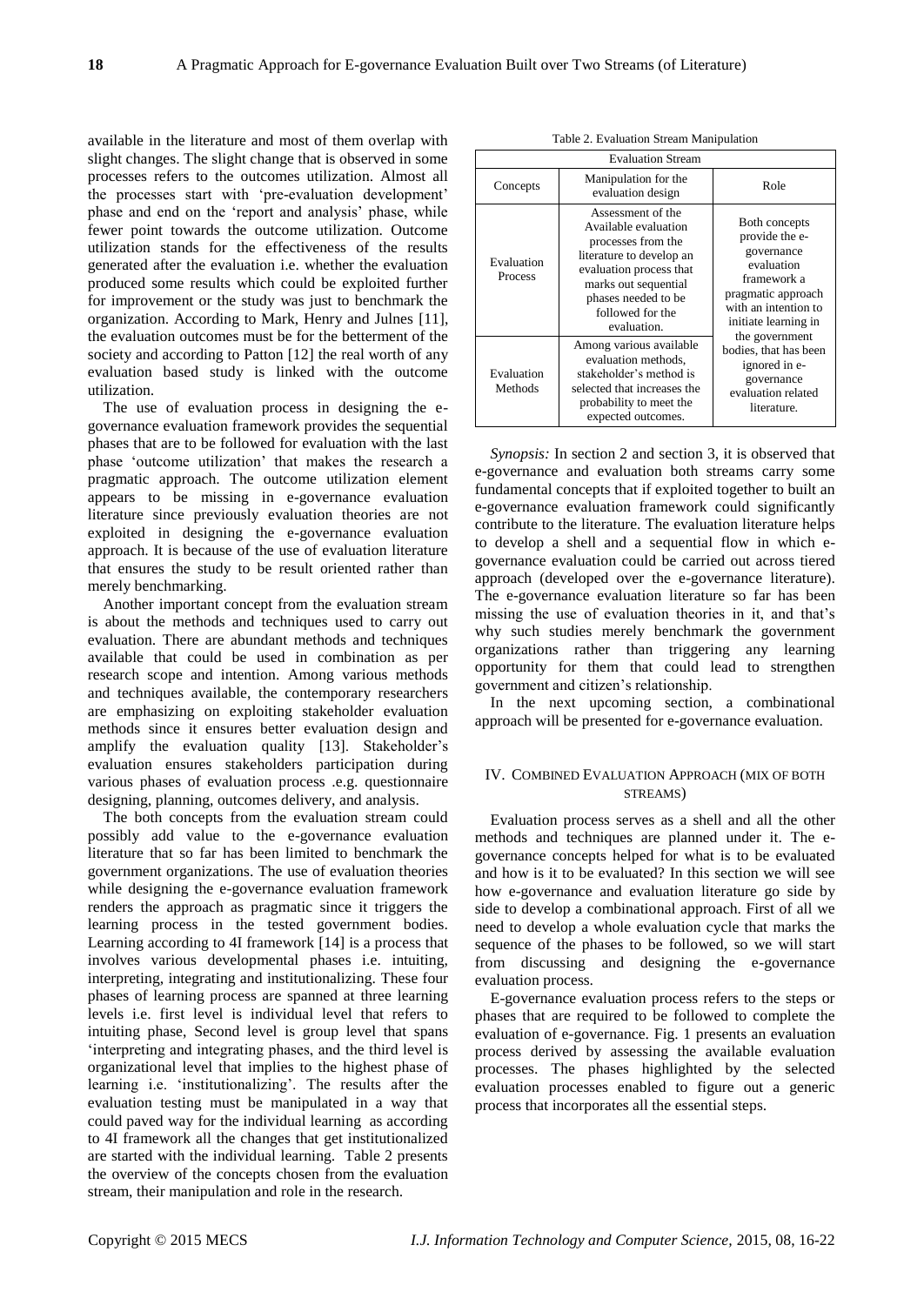

Fig. 1. E-governance evaluation process.

## A. Pre-Evaluation Development

The process starts with a significant phase 'preevaluation development' this step is usually disguised under different nomenclatures but is present in almost all the evaluation processes. It refers to develop an understanding about the scope and the intention of the research which then facilitates to dispense the involved stakeholders within the research scope. The phase holds an imperative position as the success of the next phases is directly linked with this step.

*E-Governance validation:* For the development of egovernance evaluation framework, the pre-evaluation development would dispense the scope, research understanding and the potential stakeholders.

*Scope:* As a part of e-governance, government interacts with other government bodies (G2G), citizens (G2C), business (G2B) and employees (G2E). However for this research, the scope for the e-governance evaluation framework resides on Government to citizen's (G2C) relationship.

*Stakeholders:* The scope of the research highlights two main potential stakeholders and i.e. government and the citizens.

The expansion of the G2C relationship highlights some important entities attached to it. These entities are taken out on following basis.

- $\triangleright$  The government to citizen's relationship in egovernance is majorly established through website, so website holds a significant value.
- $\triangleright$  The government body itself is nothing it is made up of various elements e.g. employees, systems and processes etc. In e-governance stream the employees who work in any capacity with the e-governance are the stakeholders from the government side i.e. they could be web administrators, ICT managers, ICT advisors, ICT service assurance etc.
- Website evaluation is usually carried out across a performance measurement scale from general public, however its evaluation across its accessibility to

everyone (including people suffering from any sort of disability) is least addressed. So website evaluation is a dual sided activity i.e. usability and accessibility.



Fig. 2. Pre-evaluation development.

Once pre-evaluation development is made, the next phase is the manipulation and that would be discussed in the upcoming section.

#### *B. Manipulation*

Manipulation directs to develop an evaluation plan and strategy. This phase is the soul of an evaluation process as it refers to identify the possible evaluation techniques and approaches and manipulate them accordingly to meet the research objectives. The manipulation phase focuses on what is to be evaluated and how? On the basis of the development made in previous phase, the final design is completed in following ways.

*Website evaluation at first tier*: Website evaluation is to be carried out in two ways i.e. at first level website accessibility is evaluate to check that the website is accessible to most groups of people including people with physical limitations. To evaluate website accessibility the international benchmark or standard is used i.e. WCAG (Web Content Accessibility Guidelines) Level II which is developed by WWW (World Wide Web). In order to carry out the accessibility test of the government websites, there are various online tools available that could be exploited to highlight the existing accessibility issues in the website and those if addressed could improve the website accessibility to wide group of people. The tools could be used in combination to identify maximum addressable issues to extend the website accessibility on equitable grounds [15].

*Website evaluation at second tier*: For second tier the website evaluation is carried out from citizen's perspective. Usually for website evaluation the response from the citizens is collected via online questionnaire. This according to various scholars is not an appropriate way since there are various website measurement indicators (e.g. authenticity, accuracy, recency, integrity etc) that require some guidance to get a right feedback. To avoid that, a group of respondents are developed (from different age group and internet operatability level) and test cases are designed for each indicator with certain tasks to be followed and response is collected by a solicited approach. For website evaluation, e-governance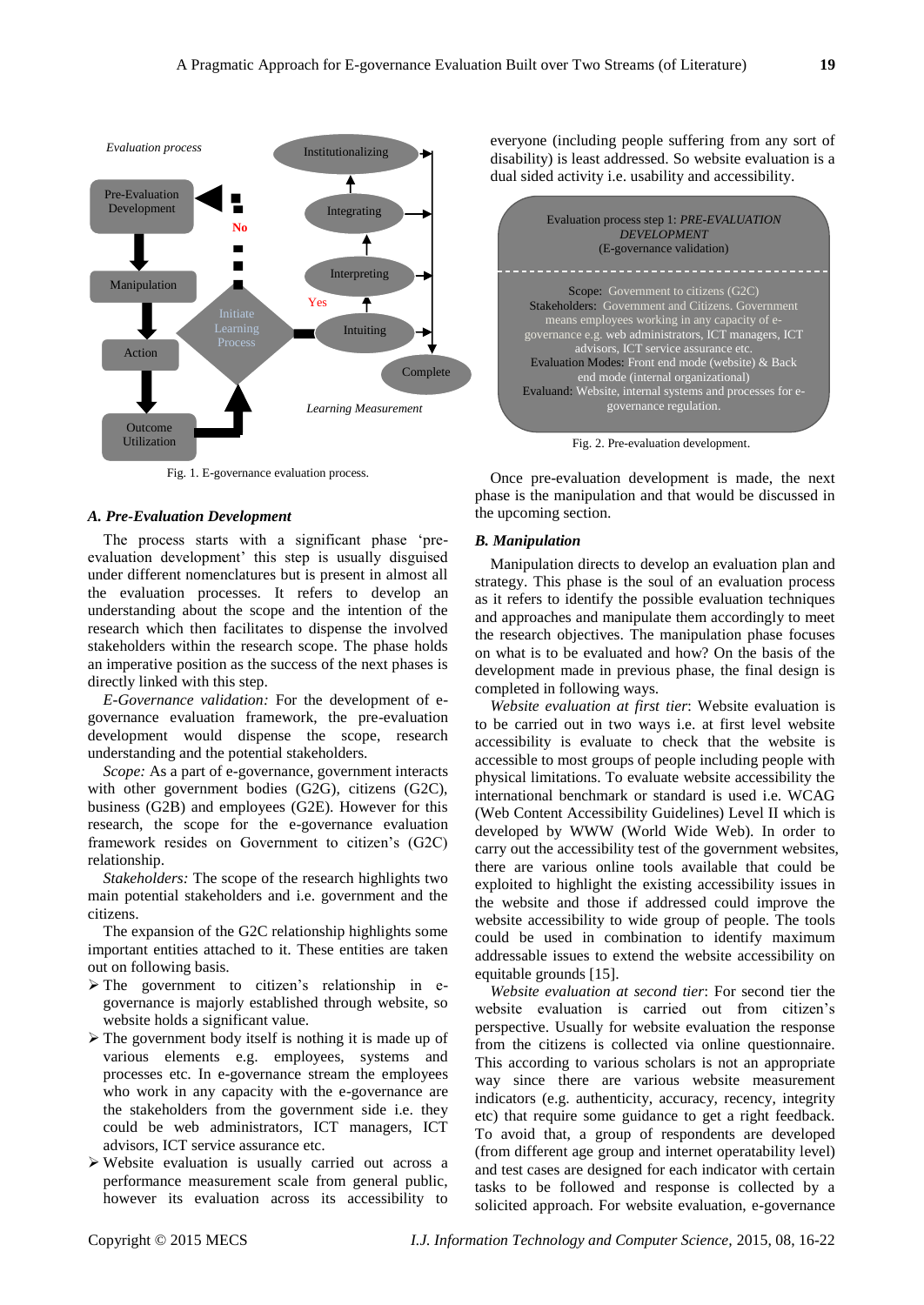dimensions and various available website performance indicators contribute to develop an e-government website performance scale.

*Back-end evaluation mode:* Back-end delivery mode is very significant in e-governance service delivery since in e-governance that apparently appears to functions externally via electronically via website portals but is in fact powered by back-end support and administration. As back-end mode evaluation, internal elements of an organization as identified by McKinsey 7S model are used. These elements along with the e-governance dimensions help to identify back end performance indicators validated for e-governance service delivery.

> Evaluation process Step 2: *MANIPULATION* (E-governance validation) Evaluation approach: Stakeholder evaluation Stakeholder's participation made at this phase to identify stakeholders, planning and the evaluation outcomes

Evaluation mode: Front-end Evaluand: website Parameters: Accessibility, E-government website measurement scale (new devised) Evaluation techniques: Questionnaires, Tool-based evaluation, and Test cases

Evaluation Mode: Back-end Evalaund: Organizational internal evaluation (elements identified in the McKinsey Model Parameters: Internal elements along with the e-governance dimensions are synthesized into 33 performance indicators for back end e-governance support Evaluation technique: Checklist based evaluation

Fig. 3. Manipulation.

### *C. Action*

Once the design is made and consented by the stakeholders it is ready to be put in action that refers to its testing in the selected government bodies. The test running reveals the viability of the devised approach. The selected government bodies are tested across all the tiers identified in the manipulation phase and results are gathered which are translated into comprehensive reports and are delivered to the stakeholders for consideration.

Fig. 4 depicts the entities, which are going to be evaluated and are classified as evaluand and those are, websites for front-end delivery mode and internal processes and systems for back-end delivery mode. Same way 'test cases' and 'online tools' are exploited for front end evaluation while questionnaire is used for back end evaluation. Testing ends with generation of comprehensive reports at each tier for further consideration by the tested body.

#### *D. Outcome Utilization*

The results are analyzed and the expected and unexpected outcomes are notified. The utility of the results are measured across the set objectives of the research. According to various researchers the real worth of any evaluation based studies resides in its effectiveness in terms of the usefulness of the results that it generated.



Evaluation process Step 3: *ACTION* (E-governance Validation)

Stakeholder's participation is essential at this phase as they are the one whom results and suggestion are delivered by the end of

Evaluation approach: Stakeholder evaluation

Utilization measurement: 4I framework (1999) and Program evaluation standards (2008) Parameters: To track what level of learning initiated in the tested government body i.e. individual, group or institutional Evaluation purpose: Results utilization to start learning process

Stakeholder: Government body

Fig. 5. Outcome utilization.

In this research the expected outcome of the research is to initiate learning and to measure the extent it is achieved, according to 4I framework the four processes involved in learning are intuiting, interpreting, integrating, and institutionalizing. Moreover the feedback from the stakeholders of the tested government body is collected about the evaluation results (usefulness) and to collect their feedback a checklist is made by expanding the parameters identified by programs evaluation standards [16].

*Synopsis:* In section 3, the whole evaluation process of e-governance is presented stepwise indicating the use of evaluation and evaluation theories across each phase. On the basis of the previous sections, Fig. 6 presents a pictorial view of the whole e-governance evaluation.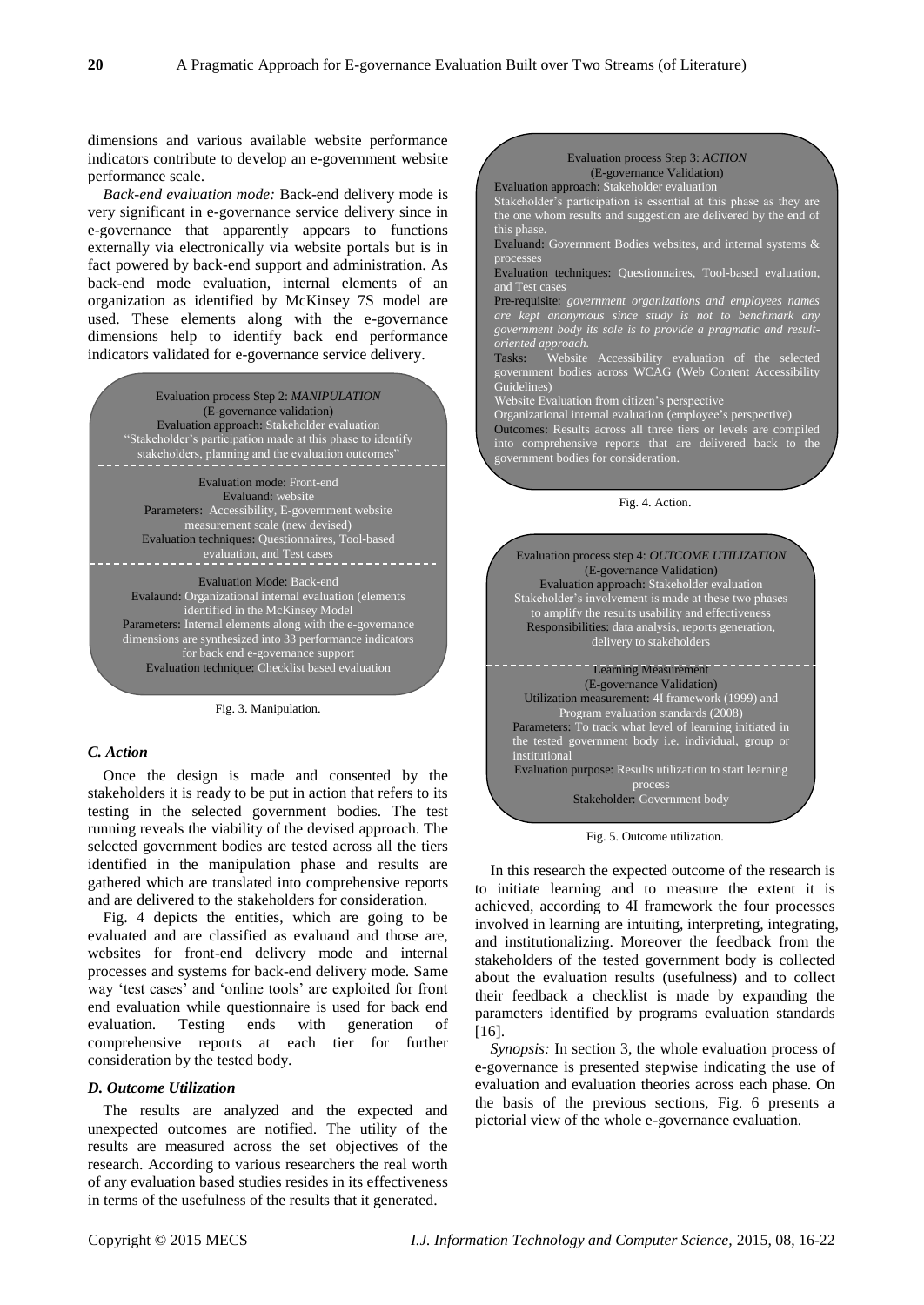

Fig. 6. Combined e-governance evaluation approach.

#### V. CONCLUSION

The paper presented a design of e-governance evaluation framework building over two streams of literature i.e. e-governance and evaluation. The need of developing an approach on both streams of literature could be linked to the available approaches of egovernance evaluation that are excessively carried out to benchmark the government bodies despite of initiating any chances of improvement.

The evaluation approach developed in the paper addressed both limitations identified in the introduction section i.e. the approach is multidimensional highlighting front-end and the back-end evaluation modes. The backend evaluation mode for e-governance evaluation has not been effectively attended in the literature, therefore the paper added value to the literature by highlighting backend indicators for e-governance evaluation.

The available literature about e-governance evaluation approaches is mostly intended to benchmark the government bodies or to rate one government body over the other, however study presented an approach that